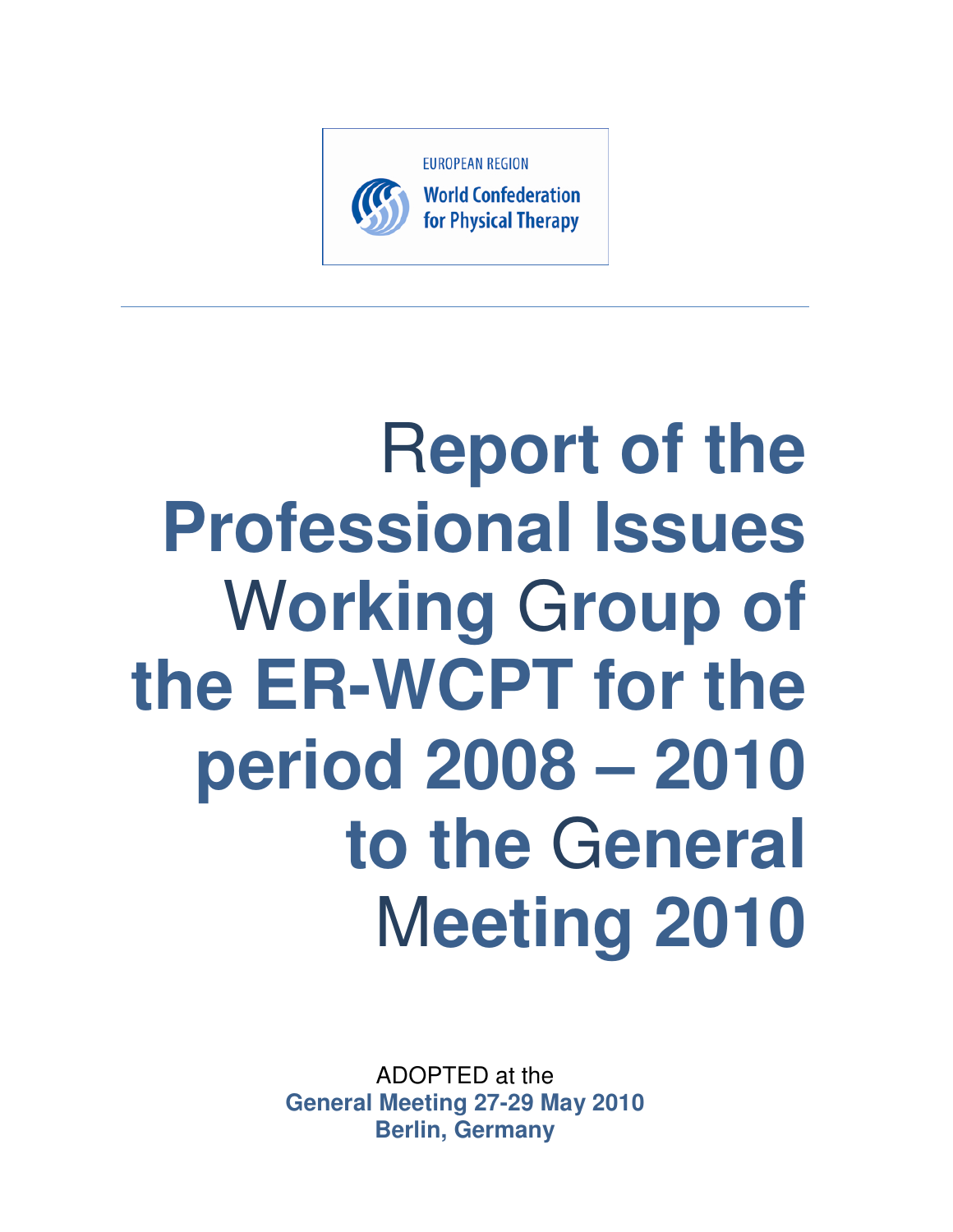# **REPORT OF THE PROFESSIONAL ISSUES WORKING GROUP OF THE ER-WCPT FOR THE PERIOD 2008-2010 TO THE GENERAL MEETING 2010**

# **European Region of the World Confederation for Physical Therapy (WCPT) Professional Issues WG**

### **Introduction:**

The main objectives of the Professional Issues Working Group have been:

- Develop guidance on Health Promotion and Healthy Lifestyles
- Activities around guideline creation and dissemination
- CPD development in conjunction with the Education Matters Working Group
- The Staying Clean project.

#### **Members**

After the General Meeting in May 2008 the following members were appointed to serve on the Professional Issues Working Group by the Executive Committee.

#### **The members of the group**:

- Sarah Bazin, First Vice Chairman of the European Region of WCPT as chairman of the Working Group
- Natalie Beswetherick, UK
- Malene Haneborg, Norway
- Dieter Hollerwoeger, Austria
- Daniel Paguessorhaye, France
- Philip van der Wees, The Netherlands
- David Gorria, General Secretary

#### **Terms of reference and activities**

The Professional Issues Working Group recommended the following actions for the period 2008 – 2010 that were approved by the General Meeting in Athens in May 2008.

Members of the Working Group agreed to lead on specific activities as follows: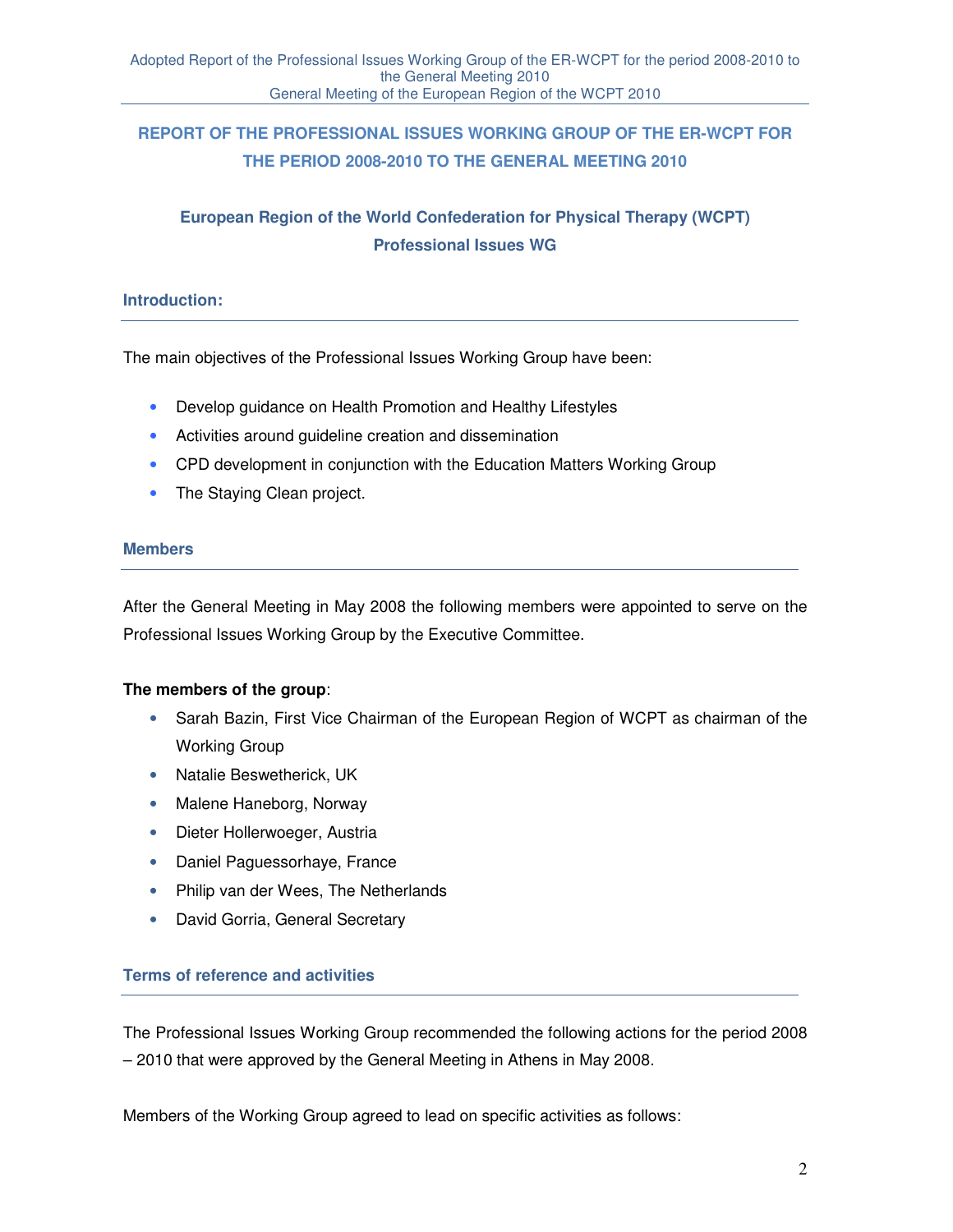- **1.** Further work to develop the Network on health promotion and healthy life styles. Malene Haneborg, Philip van der Wees and Natalie Beswetherick.
- **2.** Keeping the database on Clinical Guidelines and Multidisciplinary Guidelines updated: - Philip van der Wees.
	- Monitor the procedures for Adopting existing foreign Guidelines
	- To participate in the GIN
	- To prepare a 2<sup>nd</sup> Conference on Clinical Guidelines in December 2010
	- Promote further collaboration in Clinical Guideline development, especially in collecting the evidence.
- **3.** Follow up the activities on Continuous Professional Development within the Member Organisations, and continue to monitor developments in re-registration, recertification in collaboration with the Education Matters Working Group  $-$  Malene Haneborg.
- **4.** Promoting the role and position of the physiotherapists in Europe Dieter Steiner.
- **5.** To complete the Staying Clean project as planned and make recommendations for its implementation. – Philip van der Wees and the PI WG members.

## **Meetings**

In the years 2008 - 2010, the Working Group held four meetings:

- 11-12 October 2008 in Amsterdam, Netherlands
- 31 January 1 February 2009 in Toulouse, France
- 9-11 October 2009 in Vienna, Austria
- 5-7 February 2010 in Oslo, Norway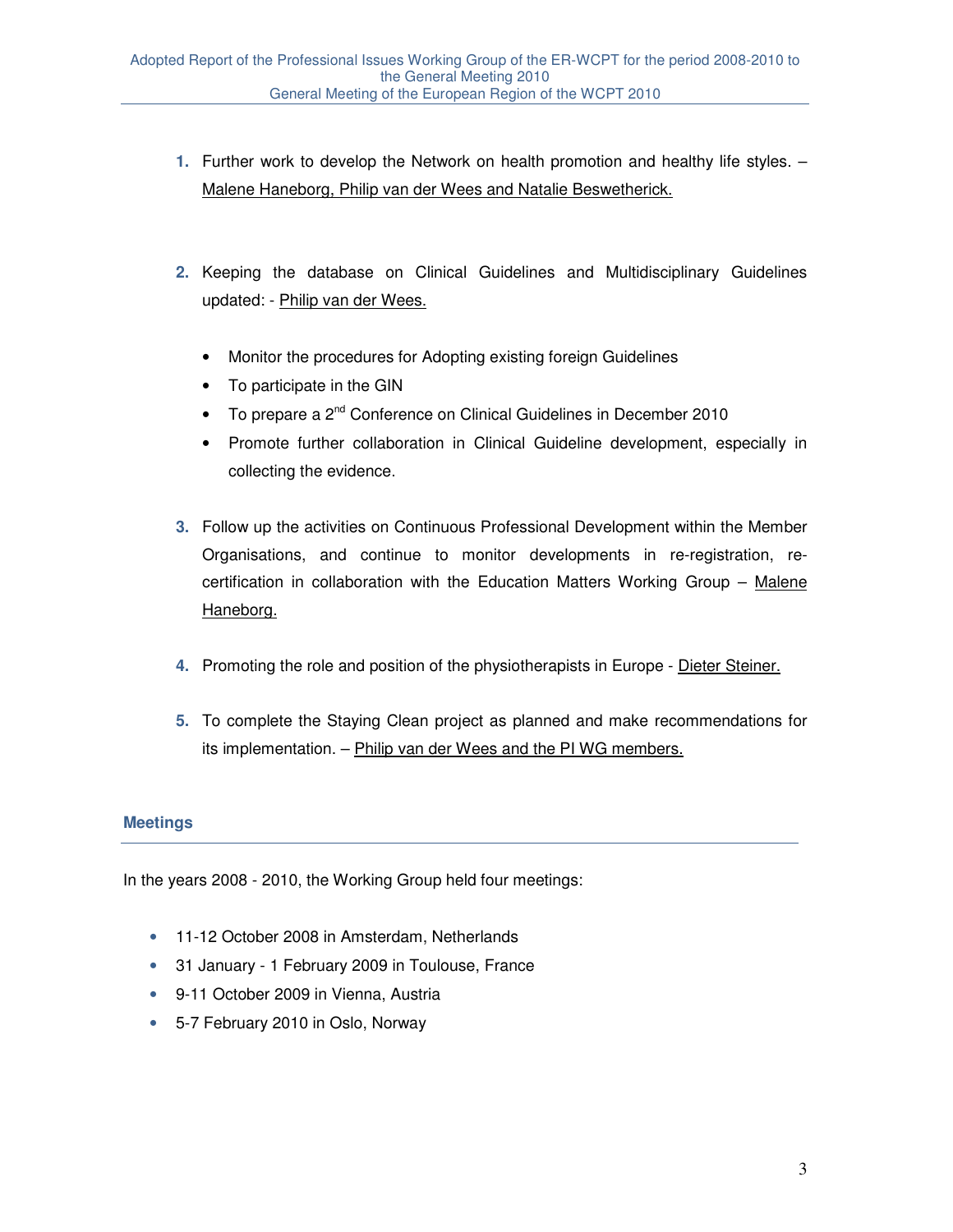#### **Activities for the period 2008 - 2010**

#### **1. Further work to develop the Network on Health Promotion and Healthy Life Styles**

#### **1.1. Develop the Network on Health Promotion and of healthy life styles**

At the 2008 GM a report of the activities undertaken to develop the database–network on health promotion and healthy life styles, within the ER-WCPT MOs was presented. The report highlighted articles on Health Promotion published by the MOs of ER-WCPT and the updated database where twenty-eight MOs detailed their involvement in specific projects.

During in the period 2008-2010 the Professional Issues Working Group (PIWG) have worked on four objectives in relation to the Network on Health Promotion and Healthy Life Styles:

- To develop a document "Keep Active Keep Healthy" based on the Norwegian Associations' document "Fysick Aktivitet"
- To continue further work on the development of the Network on Health promotion and Healthy Life styles
- To continue gathering and updating information from the Member Organisations
- To use the database of the Network sharing the information of the projects.

The Norwegian booklet "Fysick Aktivitet" was translated into English and used as a basis for the development of the "Keep Active – Keep Healthy" document. A literature search has been undertaken and information on disease prevention and health promotion activities and papers across Europe has been included.

At its meeting in Oslo in February 2010 the working group reviewed the document and agreed some changes and further references to be included. The final document was presented to the Executive Committee Meeting before being presented for discussion at the General Meeting in Berlin.

The Professional Issues WG discussion session will be around the content of the document and MOs will be asked for further examples of work within their countries for inclusion.

#### **2. Keeping the database on Clinical Guidelines and Multidisciplinary Guidelines updated**

**2.1** Evidence based practice and clinical guidelines are essential components of the policy of the World Confederation for Physical Therapy (WCPT).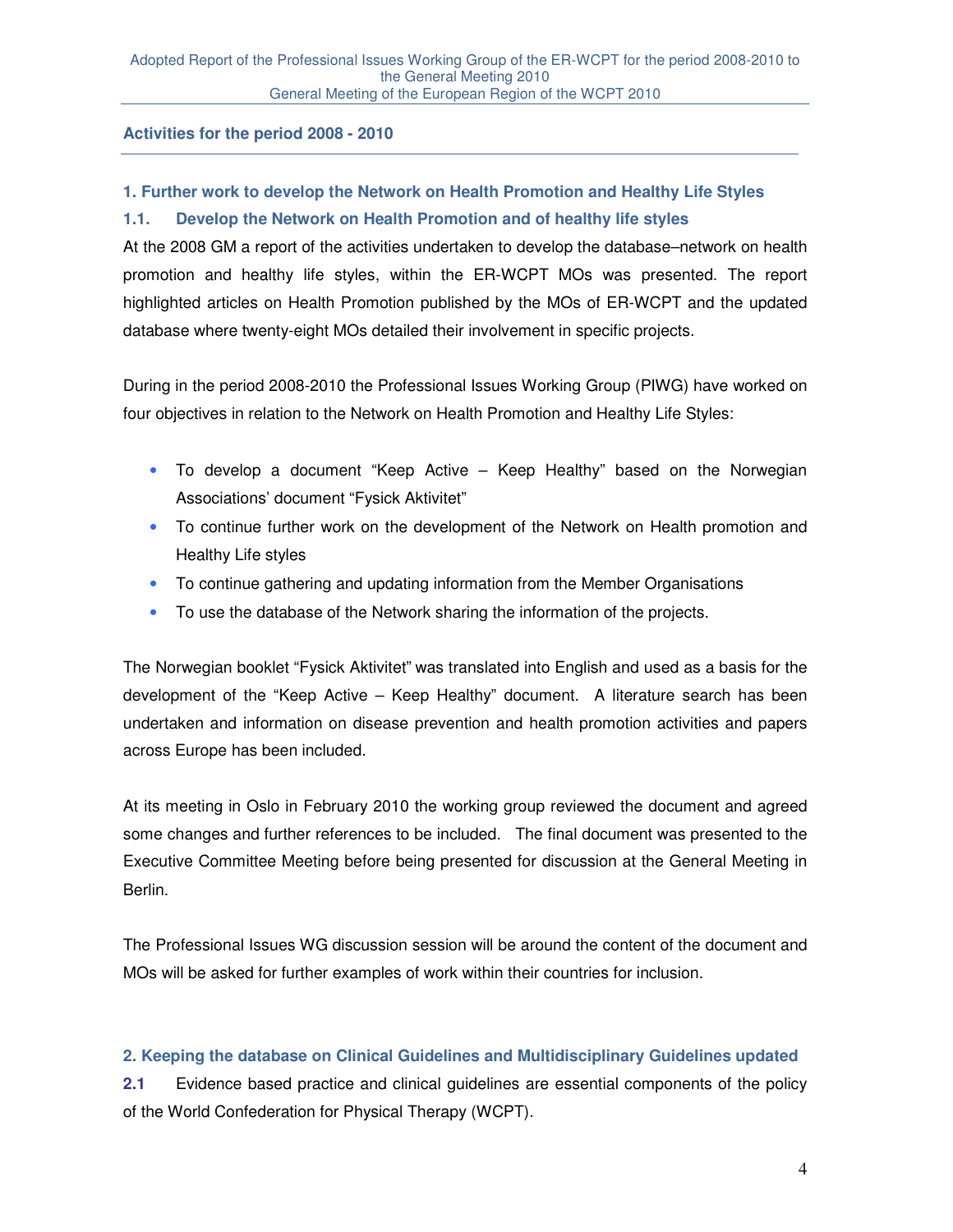One of the goals of the European Region of WCPT is to create an up to date overview of physiotherapy and multi-professional guideline development within the European Region. The Professional Issues Working Group has collected information related to guideline development within the MOs of ER-WCPT.

The network of contacts within the Europe Region was used to create the overview. A first outline was created by the Professional Issues WG based on available information via websites and sent to contacts which are known for their involvement in physiotherapy-specific guideline development. Those contacted were asked to collaborate on three areas:

- **1.** To advise on refining the outline and structure of the overview (database)
- **2.** To provide data on the guideline programme in their own country
- **3.** To help identifying additional guideline programmes in the Europe Region.

In addition to physiotherapy-specific guideline programmes, the involvement of Member Organisations in multi-professional guideline development was explored. The contact persons were asked to provide information.

A separate report on this activity is presented to the meeting.

#### **2.2 Participation in the International GIN Conference**

The 6<sup>th</sup> International GIN Conference took place in Lisbon, Portugal, on 1-4 November 2009. The ER-WCPT together with the Portuguese Association had submitted two abstracts for presentation and these were accepted; they detailed the participation of Allied Health Professionals (AHPs) and Nurses in multi-disciplinary guideline development and integration of evidence and recommendations related to AHP and Nursing activities within multi-disciplinary guidelines.

Philip van der Wees, with the support of ER-WCPT and the German Association, had stood for election to the Board of the Guidelines International Executive Committee as the first nonmedic. We were all delighted when he was elected. He is setting up an AHP and Nursing reference group to take forward the work on guidelines related to GIN.

The 7<sup>th</sup> International GIN Conference will take place in Chicago, USA, in August 2011.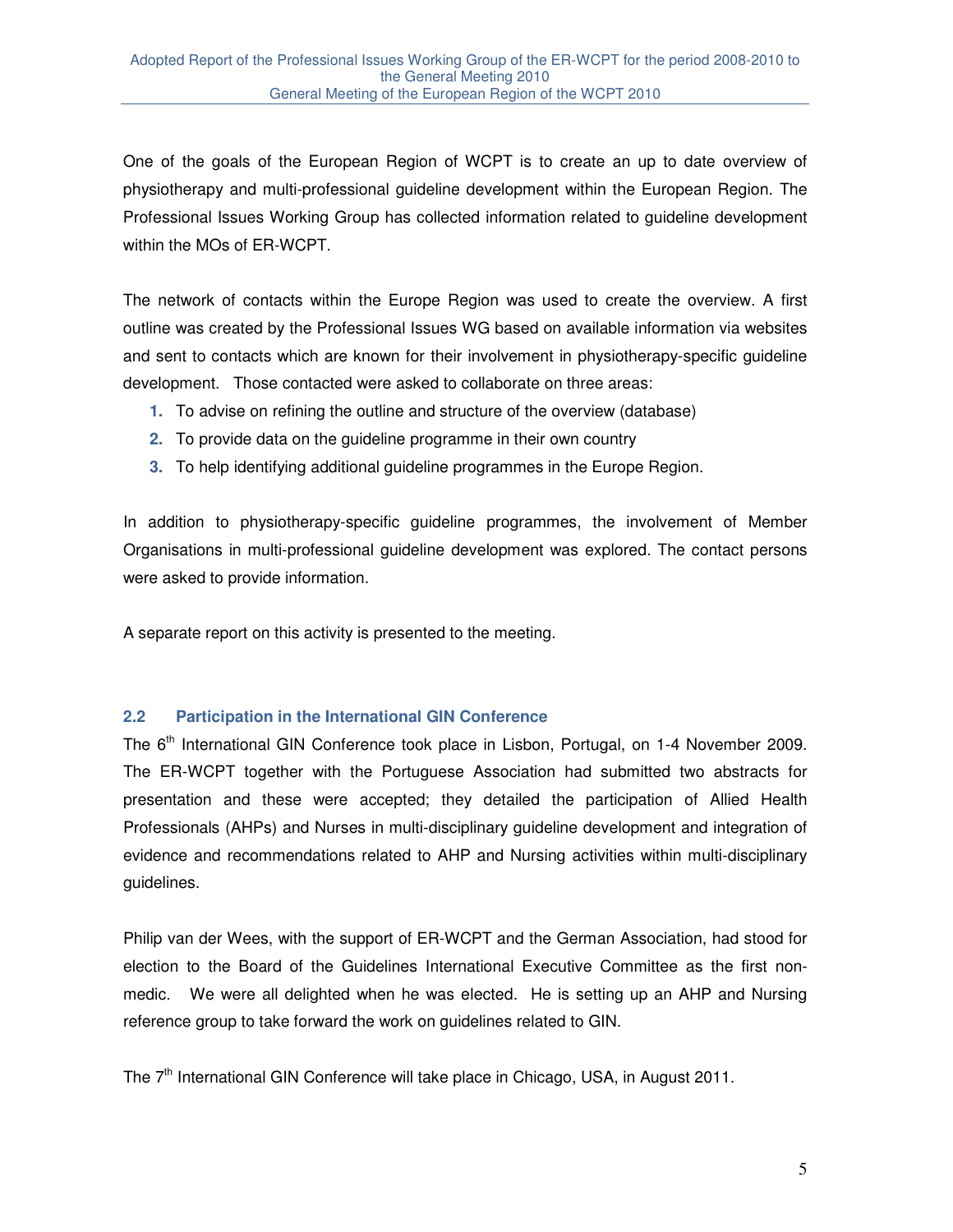#### **2.3 To prepare a second Clinical Guideline Conference in 2010**

An invitational Conference on Clinical Guidelines will take place on 2 December 2010 in Amsterdam, the Netherlands, as part of the Dutch Congress. Philip will make a presentation to the General Meeting on the programme for the Conference.

## **2.4 Promote further collaboration in Clinical Guideline development, especially in collecting the evidence**

MOs had been contacted and further information collected on guideline development within the MOs. The updated database for the period 2008-10 will be presented at the General Meeting and MOs asked for further input.

# **3. Follow up the activities on Continuous Professional Development within the MOs, and to continue to monitor developments in re-registration, re-certification in collaboration with the Education Matters Working Group**

A series of meetings and discussions between the Education Working Group representative Nina Holten and the Professional Issues WG representative Malene Haneborg have been taking place since May 2008. They have written to all the MOs and based on fifteen responses they have updated and revised the Informative Paper with recommendations on Continuous Professional Development, which will be presented to the General Meeting.

#### **4. Promoting the role and position of the physiotherapists in Europe**

**4.1** Dieter Steiner wrote to MOs asking for information around the promotion of the role and position of Physiotherapists within their countries. Unfortunately the response to this request was very poor, but following the launch of the European Commission funded ER-WCPT guidelines on "Staying Clean" and "Pain in the Back" information was collected from MOs on activities and documents and this is now available on the ER-WCPT website.

## **5. To complete the Staying Clean project as planned and make recommendations for its implementation**

**5.1** The EU Commission funded project "Staying Clean - A Guided Exercise Programme for Stopping Smoking" was led by Philip van de Wees and the Dutch Association on behalf of the Working Group and the Executive, with collaboration from MOs.